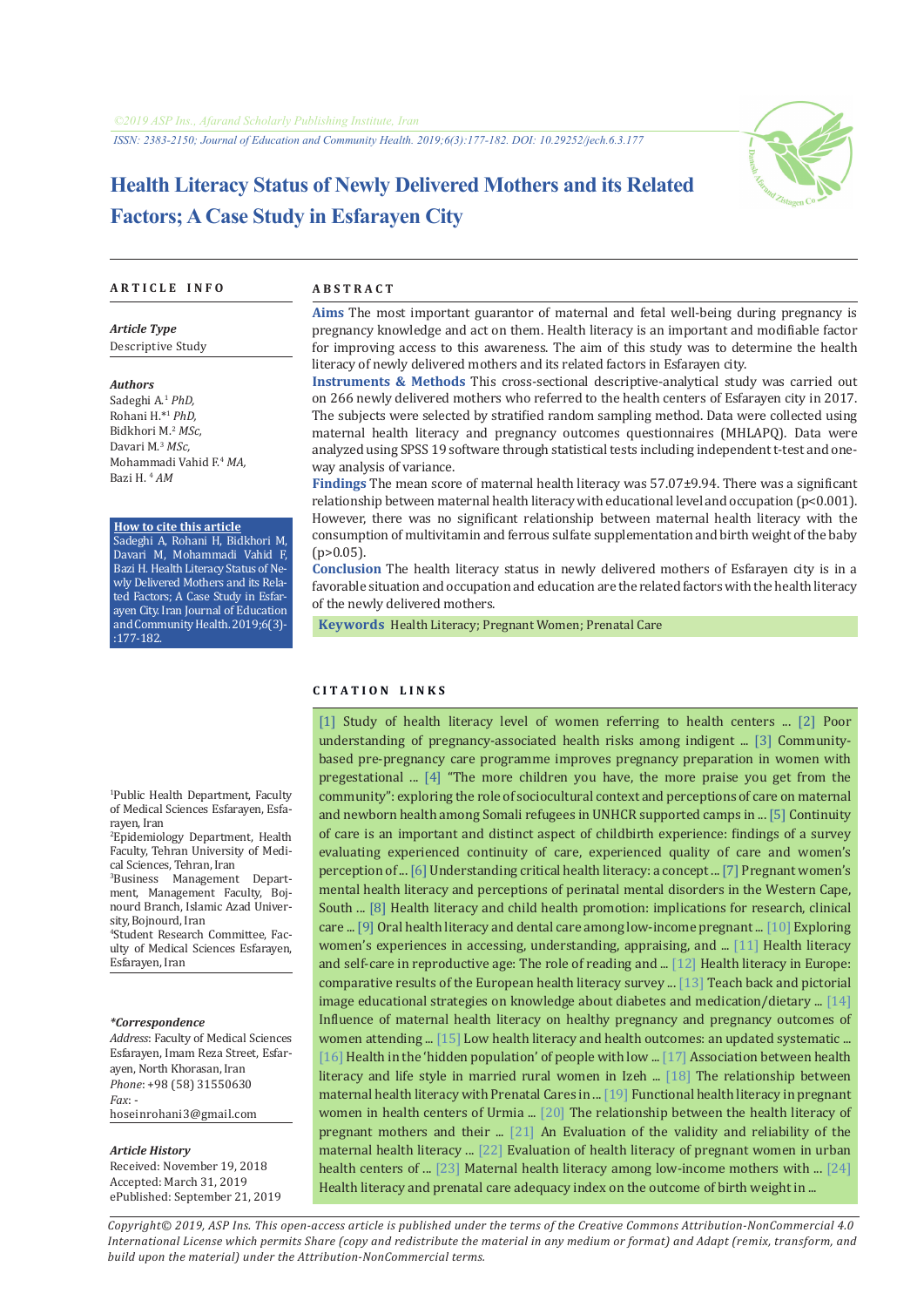.<br>۱۷۸ احمد صادقی و همکاران ـ

وضعیت سواد سلامت مادران تازهزایمانکرده و عوامل مرتبط با آن؛ مطالعه موردی شهرستان اسفراین

## احمد صادقی **PhD**

گروه بهداشت عمومی، دانشکده علوم پزشکی اسفراین اسفراین، ایران

## **PhD** \* حسین روحانی

گروه بهداشت عمومی، دانشکده علوم پزشکی اسفراین اسفراین، ایران

## محمد بیدخور ی **MSc**

گروه آمار و اپیدمیولوژی، دانشکده بهداشت، دانشگاه علوم پزشکی تهران، تهران، ایران

## محمدعلی داور ی **MSc**

گروه مدیریت بازرگانی، دانشکده مدیریت، واحد بجنورد، دانشگاه آزاد اسلامی، بجنورد، ایران

## فاطمه محمدیوحید **MA**

کمیته تحقیقات دانشجویی، دانشکده علوم پزشکی اسفراین، اسفراین، ایران

## حسینعلی بز ی **AM**

کمیته تحقیقات دانشجویی، دانشکده علوم پزشکی اسفراین، اسفراین، ایران

## چکيده

ا**هداف:** مهمترین ضامن حفظ تندرستی مادر و جنین در دوران بارداری، آگاهی از مراقبتهای این دوران و عملنمودن به آنها است. سواد سلامت فاکتوری بااهمیت و قابل اصلاح برای بهبود دستیابی به این آگاهی است. لذا مطالعه حاضر با هدف تعیین میزان سواد سلامت مادران تازهزایمانکرده و عوامل مرتبط با آن در شهرستان اسفراین انجام شد.

ا**بزار و روشها:** پژوهش حاضر یک مطالعه توصیفی- تحلیلی به روش مقطعی است که در سال ١٣٩٦ روی ٢٦٦ مادر بهتازگی زایمانکرده مراجعهکننده به پایگاههای بهداشت شهرستان اسفراین انجام شد. نمونهها به روش نمونهگیری تصادفی طبقهای انتخاب شدند. ابزار گردآوری دادهها پرسشنامه سواد سلامت مادری و نتایج بارداری (MHLAPQ (بود. دادهها توسط نرمافزار 19 SPSS و با استفاده از آزمونهای آماری T مستقل و آناليز واريانس يكطرفه مورد تجزیه و تحلیل قرار گرفتند.

یافتهها: میانگین نمره سواد سلامت مادران ۵۷/۰۷±۹/۹۴ بود. همچنین بین سواد سلامت مادران با سطح تحصیلات و شغل ارتباط معنیداری وجود داشت (۰/۰۰۱>p(، ولی بین سواد سلامت مادران با مصرف مکمل مولتیویتامین، مصرف مکمل فروسسولفات و وزن هنگام تولد نوزاد ارتباط معنیداری مشاهده نشد .(p>۰/۰۵)

**نتیجهگیری:** وضعیت سواد سلامت مادری در مادران تازهزایمانکرده شهر اسفراین در وضعیت مطلوبی قرار دارد و شغل و سطح تحصیلات از عوامل مرتبط با سواد سلامت مادران است.

کلیدواژهها: سواد سلامت، زنان باردار، مراقبتهای زایمان

تاريخ دريافت: ۱۳۹۷/۸/۲۸ تاريخ پذيرش: ۱۳۹۸/۱/۱۱ \* hoseinrohani3@gmail.com :مسئول نويسنده

### مقدمه

بارداری از مهمترین مراحل زندگی زنان محسوب میشود. مادر باردار در ایـن دوران بهدلـیل تغیـیرات، نیازهـای روانشناختـی و نیـازهای

جسمانی بیشتری برای خود و نوزاد خود دارد و در نتیجه احتیاج به مراقبت بیشتری دارد<sup>[1]</sup>. مراقبتهای دوران بارداری یکی از برنامههای بهداشت مادر و کودک است که اگر بهصورت کافی و مناسب ارایه شود،مداخلهای مناسب برای بهبود نتایج بارداری شامل کاهش مرگ شیرخوار، مرگ مادر ناشی از بارداری و زایمان و بهخصوص مرگ0ومیر حول زایمانی است<sup>[1]</sup>. اما بررسیها حاکی از آن است که اغلب این مراقبتها در زنان باردار بهخوبی پیگیری نمیشود که این امر ممکن است آنها را در معرض خطر ابتلا به عوارض بارداری، تاخیر در تشخیص یا تصمیمگیریهای با آگاهی کم قرار دهدا<sup>2,3</sup>]. یکی از موانع اصلی این مراقبتها درک پایین مادران از فواید و خطرات بهداشتی آنها است<sup>[4,5]</sup>. مطالعات نشان دادهاند که علت این امر را میتوان پایینبودن سواد سلامت مادری (مهارت زنان در دسترسی مناسب، درک و استفاده از اطلاعات برای حفظ سلامت خود و فرزندانشان)[6] و پیرو آن عدم آگاهی و دریافت صحیح اطلاعات بهداشتی دانست[7 1,]. در این راستا مطالعات نشان داده است که افراد با سواد سلامت پایینتر بهطور معنیداری به میزان کمتری برای مراقبتهای پیشگیری از آسیب شامل واکسن، پایش وزن و غربالگریها به واحدهای ارایه خدمات بهداشتی مراجعه میکنند<sup>[8-10</sup>]. اهمیت این موضوع زمانی بیش از پیش مشخص میشود که بدانیم وضعیت سواد سلامت یک زن علاوه بر تاثیر بر سلامت خود، میتواند بر سلامت کودک قبل از بارداری، حین بارداری و در طول سالهای رشد و تکامل، تاثیرگذار باشد. بر این اساس بر افزایش سواد سلامت زنان بهعنوان یکی از عوامل تعیین *ک*ننده سلامت کودک تاکید شده است<sup>[11]</sup>.

سواد سلامت پایین یکی از مشکلات شایع حتی در کشورهای توسعهیافته اقتصادی است. در گزارش اخیر برنامه سواد سلامت اروپا (EU‐HLS (سواد سلامت پایین در ٪۴۷ پاسخدهندگان نظرسنجی بین المللی گزارش شده است<sup>[12]</sup>. در ایران نیز براساس مطالعه در پنج استان کشور تنها %۲۸٫۱ شرکتکنندگان، سواد سلامت کافی داشتهاند[13]. اما خوشبختانه سواد سلامت عاملی دستیافتنی، مهم و قابل اصلاح برای بهبود دستیابی به اطلاعات بهداشتی است که میتوان با یافتن عوامل موثر بر آن، برای اصلاح آن اقدام نمود<sup>[14]</sup>. به همین خاطر شناسایی عوامل مرتبط با سواد سلامت مادران بهمنظور برنامهریزی و انجام مداخلات بهتر میتواند از اهمیت بالایی برخوردار باشد.

مطالعات مرور سیستماتیک نشان داده که سواد سلامت محدود با عوامل دموگرافیک و اقتصادی و اجتماعی مختلفی مرتبط است<sup>15,</sup> . با این حال مطالعات در ایران عوامل مختلف و متناقضی را با [16 سواد سلامت مادران مرتبط دانستهاند[19‐17]. بهدلیل تناقضات در یافتهها و با توجه به این که در مناطق جغرافیایی مختلف ممکن است عوامل متفاوتی بر سواد سلامت مادران تاثیر بگذارد؛ این مطالعه با هدف تعیین میزان سواد سلامت مادران تازهزایمانکرده و عوامل مرتبط با آن در شهر اسفراین انجام شد.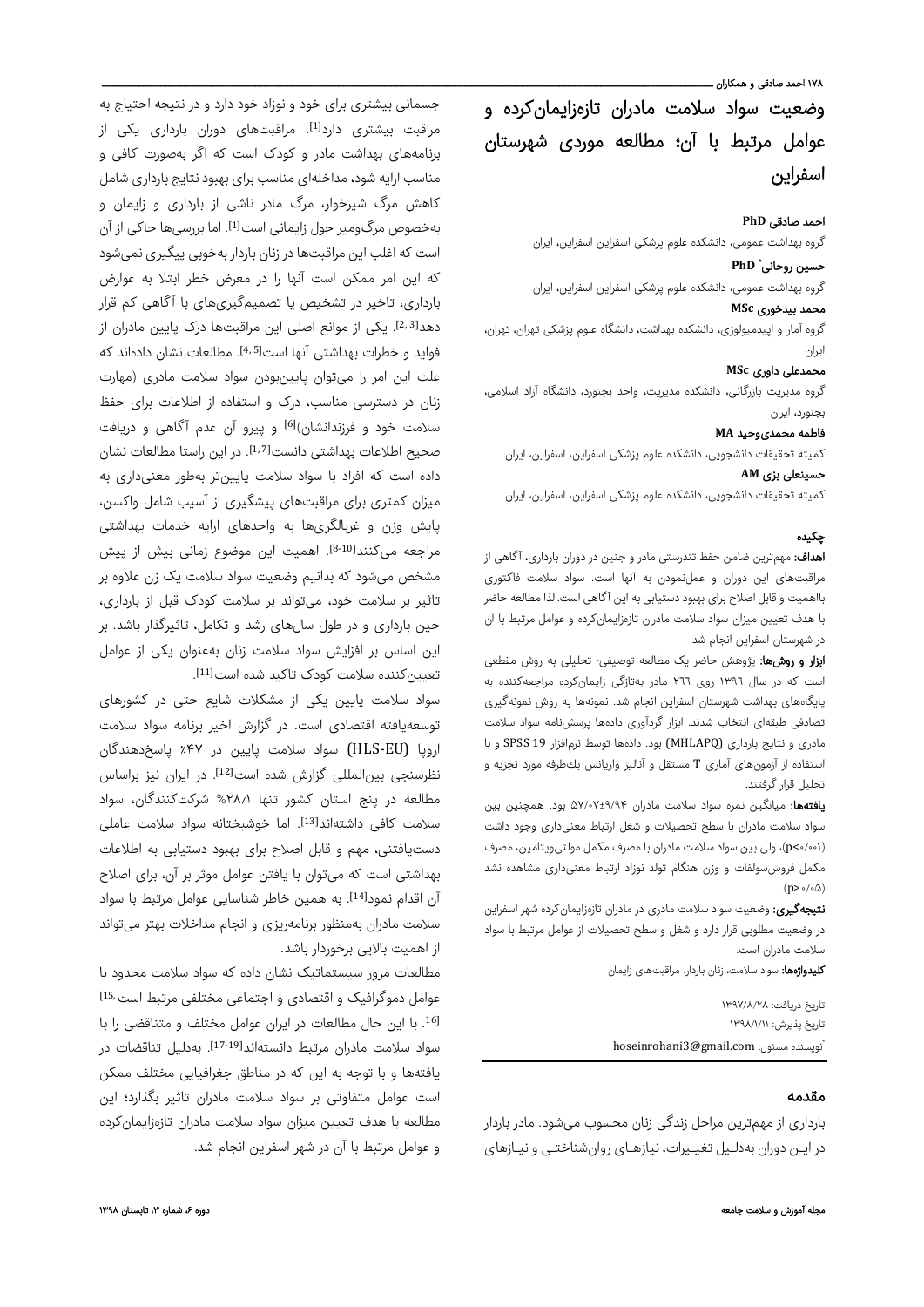## ابزار و روشها

این مطالعه توصیفی- تحلیلی از نوع مقطعی در سال ۱۳۹۶ در شهرستان اسفراین روی مادران بارداری که بهتازگی زایمان کرده بودند صورت گرفت. با توجه به مطالعه *خرازی* و همکاران<sup>[20]</sup> با سطح اطمینان %۹۵ و خطای ۰/۹ و انحرافمعیار ،۷/۵ حجم نمونه حداقل ۲۶۶ نفر محاسبه شد. روش نمونهگیری از نوع تصادفی طبقهای بود، بهطوری که در ابتدا بهصورت طبقهای تعداد نمونه لازم از هر پایگاه سلامت مشخص شد و سپس از هر پایگاه نمونهگیری در دسترس به همان تعداد (نمونهگیری از افراد حاضر در محیط پژوهش در روز نمونهگیری) به عمل آمد. معیارهای ورود به مطالعه شامل زایمان در یک ماه اخیر و رضایت برای شرکت در مطالعه بود. همچنین افرادی که حین تکمیل پرسشنامه تمایل به ادامه همکاری نداشتند از مطالعه خارج شدند.

برای انجام مطالعه از پرسشنامه استاندارد سواد سلامت مادری (MHLAPQ (استفاده شد. این پرسشنامه دارای ۱۷ گویه مربوط به سواد سلامت مادری است که برای محاسبه امتیاز آن، باید نمره تکتک گویهها با هم جمع شود. پاسخدهی به هر سئوال بهصورت طیف لیکرت با گزینههای "کاملاً موافقم" (با نمره ۴)، "موافقم" (با نمره ۳)، "مخالفم" (با نمره ۲)و "کاملاً مخالفم" (با نمره ۱) است. در این پرسشنامه دامنه امتیاز (حداقل و حداکثر امتیاز قابل کسب از این پرسشنامه) سواد سلامت مادری بین ۱۷ تا ۶۸ است. هر چه امتیاز حاصلشده از این پرسشنامه بیشتر باشد، نشاندهنده میزان بیشتر و بهتر سواد سلامت مادری خواهد بود و بالعکس. لازم به ذکر است در قسمت اول پرسشنامه سئوالاتی در مورد سطح تحصیلات، شغل، تعداد بارداری، تعداد مراقبتهای انجامشده طی بارداری، وضعیت مصرف مکملها در بارداری و وزن هنگام تولد نوزادشان مطرح شد. پرسشنامه سواد سلامت مادری مورد استفاده در این مطالعه توسط *موجونییلا* در کشور نیجریه ساخته شده<sup>[14]</sup> و روایی و پایایی آن در جمعیت ایرانی، در مطالعه *خرازی* و همکاران[21] مورد تایید قرار گرفته است، بهطوری که مقدار عددی آلفای کرونباخ برای آن معادل ۰/۸۹ به دست آمد.

بعد از اخذ معرفینامه، پژوهشگر بهمنظور تکمیل پرسشنامهها به پایگاههای بهداشتی (۹ پایگاه) مراجعه نمود. در پایگاه سلامت از تمامی افراد دارای معیار ورود به مطالعه که در پایگاه بهداشت در آن روز حاضر بودند، دعوت میشد که در مطالعه شرکت نمایند. در ابتدا اهداف مطالعه و نحوه پرکردن پرسشنامه به شرکتکنندگان توضیح داده شد. برای تکمیل هر پرسشنامه ۵ دقیقه وقت در نظر گرفته شد. بعد از تکمیل پرسشنامه در صورت تکمیل ناقص، از افراد مجدداً خواسته شد با کمک پرسشگر به پرسش،نامه پاسخ دهند.

دادهها بعد از جمعآوری وارد نرمافزار 19 SPSS شد و مورد تجزیه و تحلیل قرار گرفت. در تجزیه و تحلیل نتایج از آمار توصیفی و آزمونهای آماری T مستقل و آنالیز واریانس یکطرفه استفاده شد.

#### یافتهها

از ۲۶۶ زن باردار شرکتکننده، ۸۴ نفر (%۳۱٫۶) تحصیلات متوسطه داشتند و ۱۹۱ نفر (%۷۱٫۸) خانهدار بودند. همچنین وزن هنگام تولد نوزاد در ۲۲۵ نفر (%۸۴٫۶) بیش از ۲۵۰۰ گرم بود.

میانگین سواد سلامت مادری در مادران باردار ۵۷/۰۷±۹/۹۴ بود، بهطوری که کمترین نمره سواد سلامت در مادران باردار ۱۶ و بیشترین آن ۶۸ بود.

بین شغل مادر با سواد سلامت مادری ارتباط آماری معنیدار وجود داشت (۰/۰۰۱>p(، بهطوری که مادران شاغل میانگین سواد سلامت بیشتری داشتند. همچنین بین تحصیلات مادر و سواد سلامت ارتباط معنیدار آماری مشاهده شد (۰/۰۰۱>p(، بهطوری که افرادی که سطح تحصیلات بالاتری داشتند، از میانگین سواد سلامت بیشتری برخوردار بودند. مادرانی که تعداد بارداریهای بیشتری داشتند، از میانگین سواد سلامت کمتری برخوردار بودند (۰/۰۴۶=p(. بین سواد سلامت مادری با مصرف مکمل فروسسولفات، مصرف مکمل مولتیویتامین و وزن هنگام تولدنوزاد ارتباط معنیدار آماری وجود نداشت (جدول ۱).

جدول <sup>١</sup>) توزیع فراوانی مطلق <sup>و</sup> نسبی مشخصات دموگرافیک زنان مورد مطالعه (٢٦٦ نفر) و مقایسه میانگین آماری نمرات سواد سلامت بر حسب مشخصات دموگرافیک

| سطح معنىدارى           | نمرات                                                                      | تعداد (درصد)                                                                 | مشخصات           |
|------------------------|----------------------------------------------------------------------------|------------------------------------------------------------------------------|------------------|
|                        |                                                                            |                                                                              | دموگرافیک        |
| تحصيلات مادر           |                                                                            |                                                                              |                  |
| $o/$ 000)              | 79/QQ±1/9F                                                                 | $\left( \frac{\gamma}{\gamma} \right)$ $\beta$                               | بىسواد           |
|                        | $\Delta \circ / \mathfrak{F} \circ \pm \mathfrak{A} / \Delta \mathfrak{h}$ | $\mathfrak{F} \mathfrak{h} \ (\mathfrak{h} \mathfrak{A} / \mathfrak{h})$     | ابتدایی          |
|                        | <b>QS/IF±S/AY</b>                                                          | $\lambda \kappa (\Psi)/\xi)$                                                 | متوسطه           |
|                        | ۶۰/۵۶±۷/۱۱                                                                 | ۳۲ (۱۲/۰)                                                                    | فوق ديپلم        |
|                        | <b>۶</b> ۱/00±۷/۲۲                                                         | ۸۱ (۳۰/۴)                                                                    | ليسانس           |
|                        | 88/۳۳±۴/14                                                                 | $\lambda(\epsilon/\lambda)$                                                  | بالاتر از ليسانس |
| شغل مادر               |                                                                            |                                                                              |                  |
| $o/$ ooo)              | 61/61±1/79                                                                 | $\mathsf{Y}\mathsf{\Delta}\;\big(\mathsf{Y}\mathsf{\Lambda}/\mathsf{Y}\big)$ | شاغل             |
|                        | <b>Do/Fo±9/AA</b>                                                          | $(19)$ $(Y)/\lambda$                                                         | غيرشاغل          |
| تعداد باردارى          |                                                                            |                                                                              |                  |
| 0/057                  | <b>QA\QY+Jo\oY</b>                                                         | ۱۵۸ (۵۹/۴)                                                                   | یک بارداری       |
|                        | <b>Q&amp;/A\+x/Yo</b>                                                      | 59 (YQ)                                                                      | دو بارداری       |
|                        | <b>SF/YA±II/YW</b>                                                         | M(1F/Y)                                                                      | بالاتر از سه     |
|                        |                                                                            |                                                                              | باردارى          |
| مصرف مكمل فروسسولفات   |                                                                            |                                                                              |                  |
| $0/0$ o $V$            | AV/۲۲±٩/٩٩                                                                 | YFA(1Y/1)                                                                    | بلى              |
|                        | <b>ARAIVITION</b>                                                          | (Y(Y)                                                                        | خير              |
| مصرف مكمل مولتىويتأمين |                                                                            |                                                                              |                  |
| 0/17                   | 57/6774/67                                                                 | $1\lambda F$ (۶۹/۲)                                                          | بلی              |
|                        | <b>QQ/A</b> .tl./98                                                        | $\Lambda$ ۲ (۳۰/ $\Lambda$ )                                                 | خير              |
| وزن نوزاد هنگام تولد   |                                                                            |                                                                              |                  |
| 0/109                  | <b>QV</b> /d° <sub>+</sub> V/°h                                            | F1 (10/F)                                                                    | کمتر از ۲۵۰۰گرم  |
|                        | <b>Q&amp;/ AF+1./77</b>                                                    | ۲۲۵ (۸۴/۶)                                                                   | بیشتر از ۲۵۰۰گرم |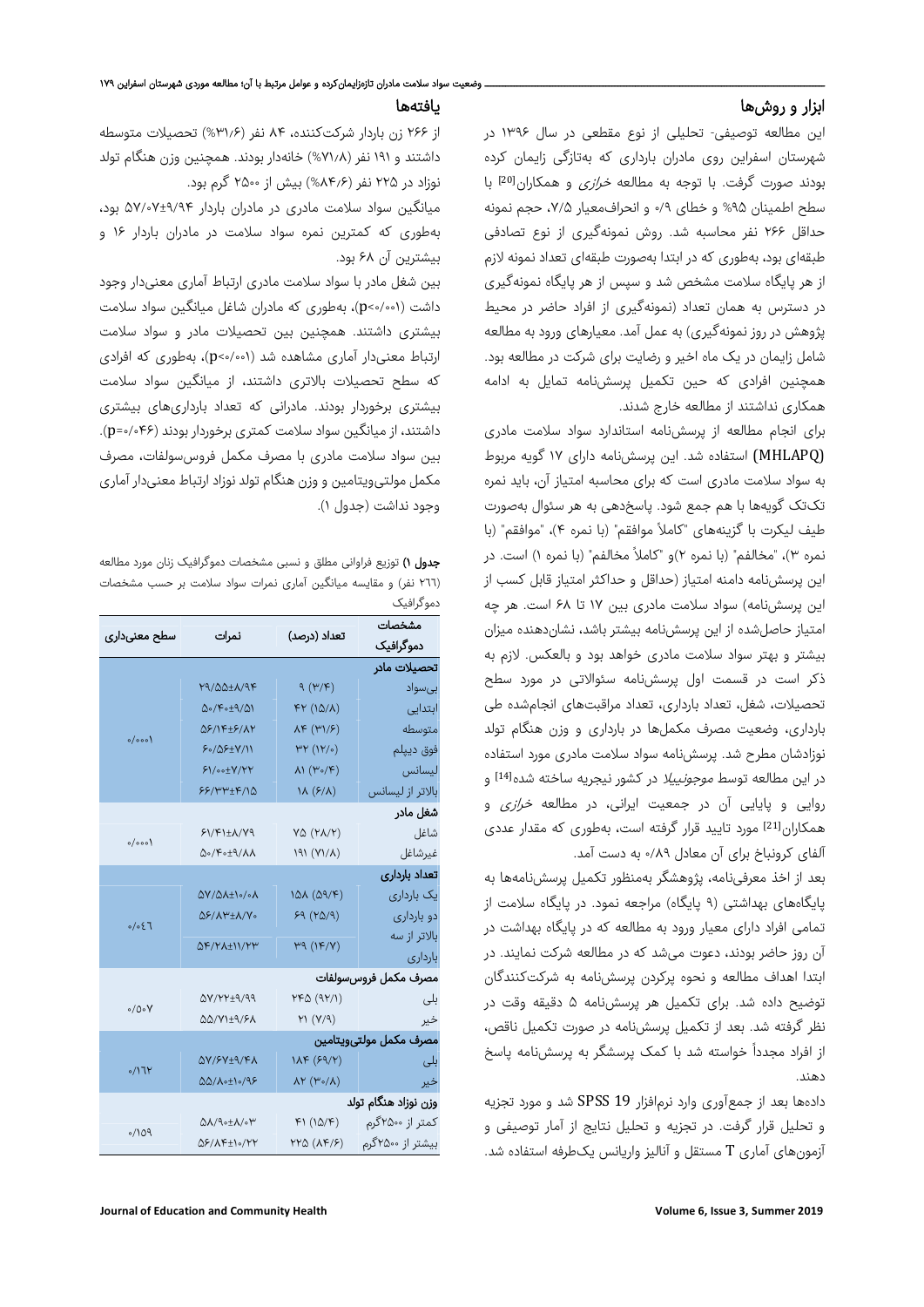# ۱۸۰ احمد صادقی و همکاران .

## بحث

هدف از این مطالعه بررسی وضعیت سواد سلامت مادران باردار و عوامل احتمالی مرتبط با آن در شهرستان اسفراین بود. یافتههای مطالعه حاضر نشان داد میانگین سواد سلامت مادران باردار ۵۷/۰۷±۹/۹۴ بوده است. در همین راستا در مطالعه خرازی و همکاران[20] روی ۱۲۰ زن باردار در شهر مشهد نیز میانگین سطح سواد سلامت زنان باردار با استفاده از پرسشنامه استفادهشده در مطالعه حاضر ۴۲/۴۷ به دست آمد که این موضوع نشاندهنده وضعیت بهتر زنان باردار اسفراینی در زمینه سواد سلامت مادری است. بهدلیل اختلاف دوساله بین این دو مطالعه شاید بتوان این گونه نتیجهگیری کرد که در این فاصله زمانی، رشد نفوذ فضای مجازی و آموزشهای بهداشتی موجود در آن همچنین اجرای طرح تحول سلامت و گسترش خدمات بهداشتی در شهرها (و درگیری بیشتر مردم با خدمات بهداشتی) منجر به بهبود سواد سلامت مادران ایرانی شده است. با این حال بهتر است قضاوت در این زمینه با احتیاط بیشتری صورت گیرد، زیرا احتمال دارد این تناقض بهدلیل اختلاف در حجم نمونه دو مطالعه باشد که باعث مخدوششدن نتایج مطالعه شده است.

در مطالعه حاضر بین سواد سلامت مادران و تعداد مراقبتهای انجامشده طی بارداری، همچنین مراقبتهای دوران بارداری شامل مصرف مکمل فروسسولفات و مولتیویتامین ارتباط معنیداری وجود نداشت که این یافته با مطالعه *خرازی* و همکاران<sup>[20]</sup> همخوانی ندارد. دلیل این اختلاف میتواند افزایش مراقبتهای سلامت از طریق گسترش پایگاههای سلامت و فعالبودن مراقبتها و پیگیری بیشتر مادران باردار توسط مراقبان سلامت در طرح تحول سلامت باشد. از طرفی روتینشدن دادن مکمل فروسسولفات و مولتیویتامین نیز احتمالاً باعث آن شده است که تمامی افراد (چه با سواد سلامت بالا یا سواد سلامت پایین) این خدمت را دریافت نمایند و عملاً نقش سواد سلامت در این زمینه کمرنگ شده باشد. در پژوهش حاضر رابطه معنیداری بین سطح سواد سلامت با تحصیلات و شغل مادر به دست آمد، بهطوری که مادران با تحصیلات بالاتر و دارای شغل، از سواد سلامت مادری بالاتری برخوردار بودند. در بررسیهای مشابه بسیاری روی مادران باردار در نقاط مختلف مانند مطالعات *قنبری* و همکاران<sup>[22]</sup>، *بقایی* و همکاران[19]، معصومی و همکاران[18] و لی[23]، نتایج نشان داده است که مادران با سطح تحصیلات بالاتر و دارای شغل، سواد سلامت بالاتری داشتهاند. این نتایج همسو موید این موضوع است که در بسیاری از جمعیتها و فرهنگها بین زنان در این زمینه تشابه وجود دارد و زنان با سطح تحصیلات بالا و درگیریهای شغلی بیشتر، اطلاعات و آگاهیهای بهداشتی را بهتر درک و اجرا مینمایند. این موضوع نشان میدهد که میتوان از سیاستگزاریهای هماهنگ کشوری برای ارتقای سطح سواد سلامت زنان از طریق متغیرهای ذکرشده بهره برد.

در مطالعه حاضر رابطه آماری معنیداری بین سطح سواد سلامت و تعداد بارداری مادران مورد مطالعه وجود داشت، بهطوری که با افزایش تعداد بارداریها میزان سواد سلامت کاهش پیدا کرده بود. اما نتایج مطالعه *بقایی* و همکاران<sup>[19]</sup> نشان داده است که تعداد بارداریهای قبلی با سواد سلامت افراد هیچ گونه ارتباطی ندارد که این یافته نیاز به بررسیهای بیشتر دارد، زیرا انتظار میرود با افزایش تعداد بارداریها و پیرو آن افزایش تجربه زنان در این زمینه، سواد سلامت آنان نیز افزایش یابد.

یافتههای این مطالعه نشان داد افزایش سواد سلامت با تعداد مراقبتهای بارداری ارتباط معنیدار آماری نداشته است. این یافته همسو با یافتههای مطالعه معصومی و همکاران[18] در سال ۱۳۹۶ در شهر بوشهر است. این امر ممکن است به این دلیل بوده باشد که در سیستم بهداشتی کشور تعداد مراقبتهای دوران بارداری تعریف شده است و انعطاف زیادی از طرف مادر در این زمینه وجود ندارد. در مطالعه حاضر افزایش سواد سلامت مادران ارتباطی با وزن هنگام تولد نوزادان نداشته است، اما در مطالعه *ایزدی راد* و همکاران<sup>[24]</sup> در استان سیستان و بلوچستان روی ۸۶۰ زن باردار شکماولی، سواد سلامت از پیشبینیکنندههای وزن تولد نوزاد شناخته شده است. این عدم همسویی ممکن است بهدلیل وضعیت اقتصادی و اجتماعی متفاوت جمعیتهای مورد بررسی و پیرو آن اثر مخدوشکنندگی این متغیر (وضعیت اقتصادی و اجتماعی) باشد. از نظر پژوهشگران این مطالعه در این زمینه نیاز به بررسی بیشتر با درنظرگرفتن این متغیر مخدوشکننده است.

از محدودیتهای این مطالعه میتوان به نمونهگیری در دسترس بهدلیل کمبود زمان و کمبود نمونه اشاره کرد. پیشنهاد میشود در پژوهشهای آتی، آیتمهای دموگرافیک در پرسشنامه افزایش یابد، زیرا این امر میتواند پژوهشگر را به نتایج بیشتری برساند.

نتایج این مطالعه نشان داد در زمینه سیاستگزاری و انجام مداخلات بهمنظور بهبود سواد سلامت مادران، ارتقای تحصیلات زنان جامعه و جایگاه شغلی آنان باید مورد توجه بیشتر قرار گیرد. همچنین دیگر نتایج این مطالعه حاکی از آن بود که میزان سواد سلامت مادران ارتباطی با میزان مراقبتها و دریافت خدمات بهداشتی حین بارداری آنها ندارد. بنابراین اتخاذ سیاستهای بهبود سواد سلامت مادران به این منظور توصیه نمیشود.

# نتیجهگیری

وضعیت سواد سلامت مادری در مادران تازهزایمانکرده شهر اسفراین در وضعیت مطلوبی قرار دارد و شغل و سطح تحصیلات از عوامل مرتبط با سواد سلامت مادران است.

<mark>تشکر و قدردانی:</mark> بدین وسیله از حمایت دانشکده علوم پزشکی اسفراین، همچنین از تمامی عزیزان که در تکمیل پرسشنامه و در مراحل دیگر فرآیند این پژوهش کمكهای فراوانی کردهاند تقدیر و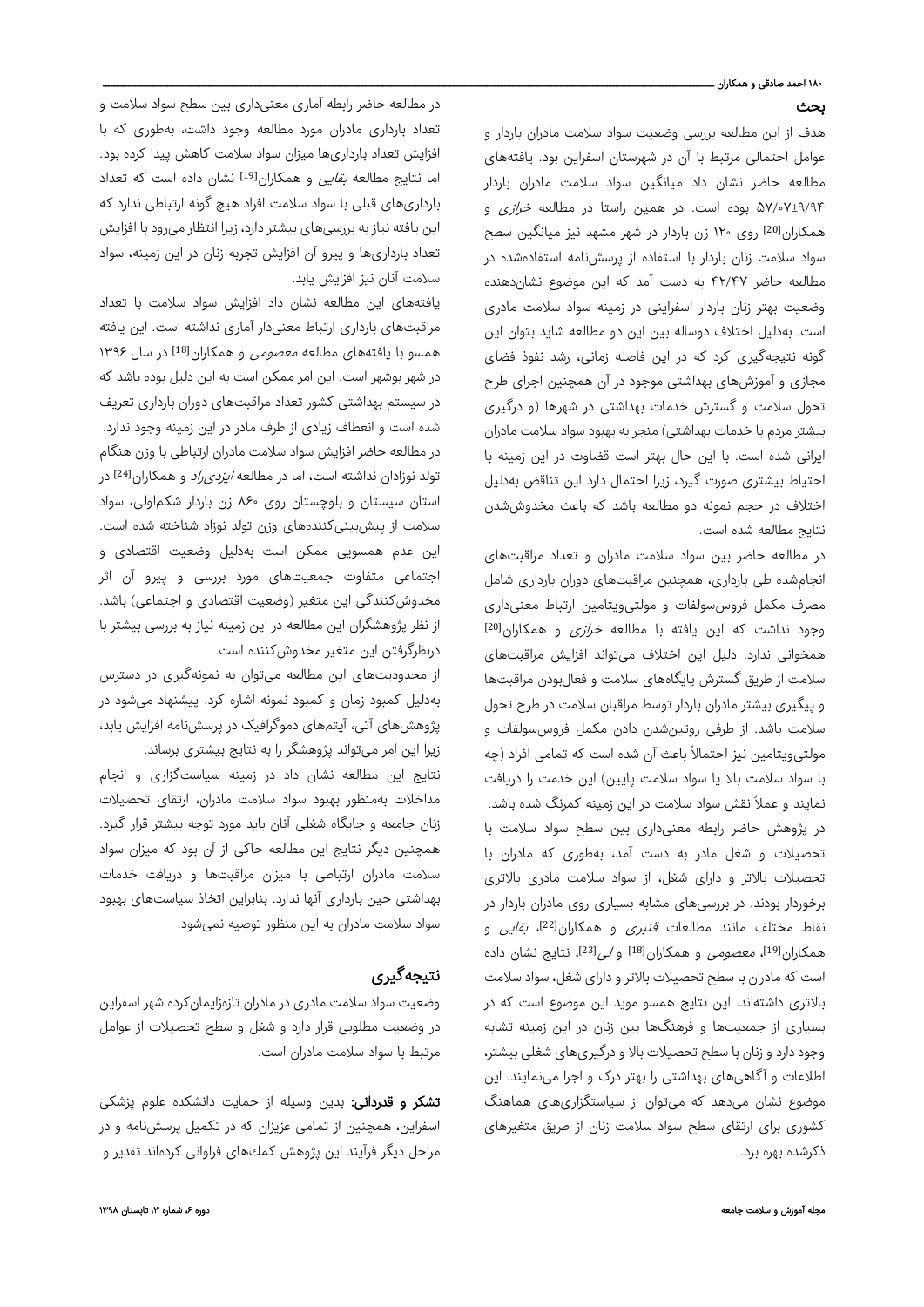#### وضعیت سواد سلامت مادران تازهزایمانکرده و عوامل مرتبط با آن؛ مطالعه موردی شهرستان اسفراین ۱۸۱

perinatal mental disorders in the Western Cape, South Africa. Ment Health Prev. 2018;11:16-23.

8- Sanders LM, Shaw JS, Guez G, Baur C, Rudd R. Health literacy and child health promotion: implications for research, clinical care, and public policy. Pediatrics. 2009;124(Suppl 3):S306-14.

9- Maybury C, Horowitz AM, La Touche-Howard S, Child W, Battanni K, Qi Wang M. Oral health literacy and dental care among low-income pregnant women. Am I Health Behav. 2019;43(3):556‐68. 

10– Vamos CA, Merrell L, Detman L, Louis J, Daley E.<br>Exploring women's experiences in accessing, women's experiences in accessing, understanding, appraising, and applying health information during pregnancy. J Midwifery Womens Health. 2019;64(4):472-80.

11- Najimi A, Golshiri P, Amini S. Health literacy and selfcare in reproductive age: The role of reading and numeracy skills. J Nurs Educ. 2018;6(5):19-24. [Persian] 12- Sørensen K, Pelikan JM, Röthlin F, Ganahl K, Slonska Z, Doyle G, et al. Health literacy in Europe: comparative results of the European health literacy survey (HLS-EU). Eur J Public Health. 2015;25(6):1053-8.

13- Negarandeh R, Mahmoodi H, Noktehdan H, Heshmat R, Shakibazadeh E. Teach back and pictorial image educational strategies on knowledge about diabetes and medication/dietary adherence among low health literate patients with type 2 diabetes. Prim Care Diabetes. 2013;7(2):111‐8. 

14- Mojoyinola JK. Influence of maternal health literacy on healthy pregnancy and pregnancy outcomes of women attending public hospitals in Ibadan, Oyo State, Nigeria. Afr Res Rev. 2011;5(3):28-39.

15- Berkman ND, Sheridan SL, Donahue KE, Halpern DJ, Crotty K. Low health literacy and health outcomes: an updated systematic review. Ann Intern Med. 2011;155(2):97‐107. 

16- Easton P, Entwistle VA, Williams B, Health in the 'hidden population' of people with low literacy. A systematic review of the literature. BMC Public Health. 2010;10(1):459. 

17 - Sajjadi H, Hosseinpour N, Sharifian Sani M, Mahmoodi Z. Association between health literacy and life style in married rural women in Izeh, Iran. J Health. 2016;7(4):479‐89. [Persian] 

18- Masoumy M, Jokar Z, Hamedi S, Raissifar A, Zeratpisheh F, Ghaedi F. The relationship between maternal health literacy with Prenatal Cares in pregnant women referring to health centers. J Health Literacy. 2018;3(2):113‐23. 

19- Baghaei R, Najarzadeh M, Saei M, Mohammadi N. Functional health literacy in pregnant women in health centers of Urmia city- 2015. J Urmia Nurs Midwifery Fac. 2017;15(5):368‐75. [Persian] 

20- Kharazi SS, Peyman N, Esmaili H, The relationship between the health literacy of pregnant mothers and their care Pregnancy and its consequences. Iran Women Obstet Infertil J. 2016;19(37):40-50. [Persian]

21- Kharazi SS, Peyman N, Esmaili H. An Evaluation of the validity and reliability of the maternal health literacy and pregnancy outcome questionnaire. J Health Syst Res. 2017;12(4):512‐9. [Persian] 

22- Ganbari S, Majlesi F, Ghafari M, Mahmoodi Majdabadi M. Evaluation of health literacy of pregnant women in urban health centers of Shahid Beheshti Medical University. Daneshvar Medi. 2012;19(97):1-12. [Persian] 23‐ Lee JY. Maternal health literacy among low‐income 

تشکر به عمل میآید.

تاییدیه اخلاقی: این مطالعه مصوب کمیته اخلاق در پژوهش دانشکده علوم پزشکی اسفراین با شناسه .1396.37REC.ESFARAYENUMS.IR است. همچنین مادران با اطلاع از هدف مطالعه و با رضایت وارد مطالعه شدند و اجباری برای شرکت در مطالعه وجود نداشت. برای رعایت مسایل اخلاقی از پرسشنامه کددار، محرمانه و بدون نام استفاده شد و تحلیلگر در مورد هویت تکمیلکنندگان پرسشنامه اطلاعاتی نداشت.

تعارض منافع: نویسندگان این مقاله اعلام میدارند تعارض منافعی در این مطالعه ندارند.

سهم نویسندگان: احمد صادقی (نویسنده اول)، نگارنده مقدمه/روششناس/پژوهشگر اصلی/نگارنده بحث (%۳۵)؛ حسین روحانی (نویسنده دوم)، روششناس/پژوهشگر اصلی/تحلیلگر آماری (%۴۰)؛ محمد بیدخوری (نویسنده سوم)، نگارنده مقدمه/نگارنده بحث (%۱۰)؛ محمدعلی داوری (نویسنده چهارم)، تحلیلگر آماری (%۵)؛ فاطمه محمدی وحید (نویسنده پنجم)، پژوهشگر کمکی (%۵)؛ حسینعلی بزی (نویسنده ششم)، پژوهشگر کمکی (%۵)

م**نابع مالی:** این پژوهش با حمایت مالی کمیته تحقیقات دانشجویی دانشکده علوم پزشکی اسفراین با کد طرح -۴۱ت۱۳۹۶-۰۱ صورت پذیرفته است.

#### منابع

1- Amiresmaili M, Nekooei Moghadam M, Saberi Anari S, Sadeghi A, Saber M, Taheri G, et al. Study of health literacy level of women referring to health centers in 2010. I North Khorasan Univ Med Sci. 2014;5(5 and S5):1071-8. [Persian] 

2- Mellon M, Schiller A, Nelson AL, Stohl HE, Dong F. Poor understanding of pregnancy-associated health risks among indigent pregnant women [23N]. Obstet Gynecol. 2018;131:p158S. 

3- Yamamoto JM, Hughes DJF, Evans ML, Karunakaran V, Clark JDA, Morrish NJ, et al. Community-based prepregnancy care programme improves pregnancy preparation in women with pregestational diabetes. Diabetologia. 2018;61(7):1528‐37. 

4- Gee S, Vargas J, Foster AM. "The more children you have, the more praise you get from the community": exploring the role of sociocultural context and perceptions of care on maternal and newborn health among Somali refugees in UNHCR supported camps in Kenya. Conflict Health. 2019;13(1):11.

5- Perdok H, Verhoeven CJ, van Dillen J, Schuitmaker TJ, Hoogendoorn K, Colli J, et al. Continuity of care is an important and distinct aspect of childbirth experience: findings of a survey evaluating experienced continuity of care, experienced quality of care and women's perception of labor. BMC Pregnancy Childbirth. 2018;18(1):13.

6- Sykes S, Wills J, Rowlands G, Popple K. Understanding critical health literacy: a concept analysis. BMC Public Health. 2013;13(1):150. 

7- Spedding MF, Stein DJ, Naledi T, Sorsdahl K. Pregnant women's mental health literacy and perceptions of